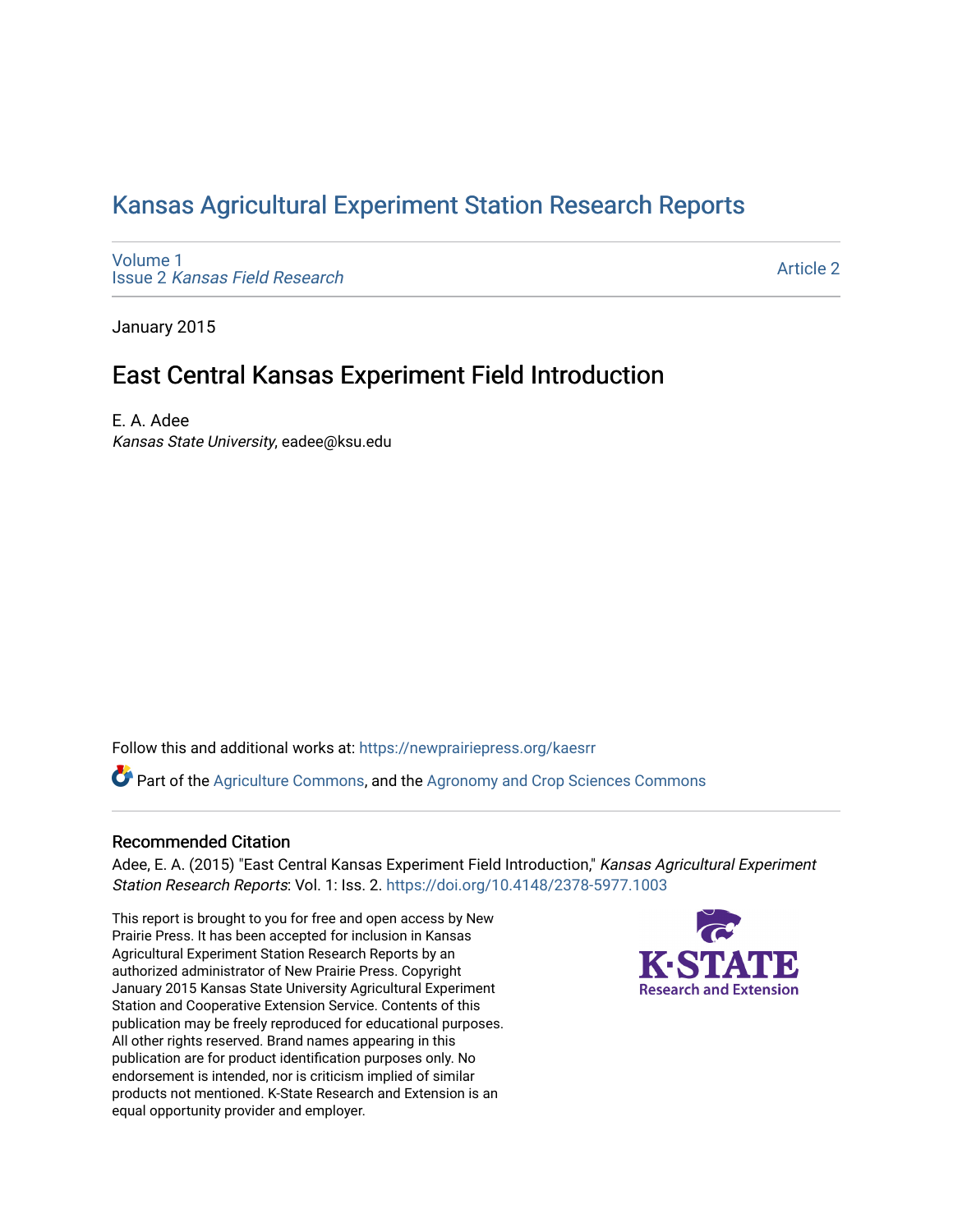## East Central Kansas Experiment Field Introduction

### **Abstract**

The research program at the East Central Kansas Experiment Field is designed to keep area crop producers abreast of technological advances in agronomic agriculture. Specific objectives are to (1) identify top-performing varieties and hybrids of wheat, corn, soybean, and grain sorghum; (2) establish the amount of tillage and crop residue cover needed for optimum crop production; (3) evaluate weed and disease control practices using chemical, no chemical, and combination methods; and (4) test fertilizer rates, timing, and application methods for agronomic proficiency and environmental stewardship.

### Keywords

East Central Kansas soil, East Central Kansas weather, East Central Kansas precipitation

### Creative Commons License



This work is licensed under a [Creative Commons Attribution 4.0 License](https://creativecommons.org/licenses/by/4.0/).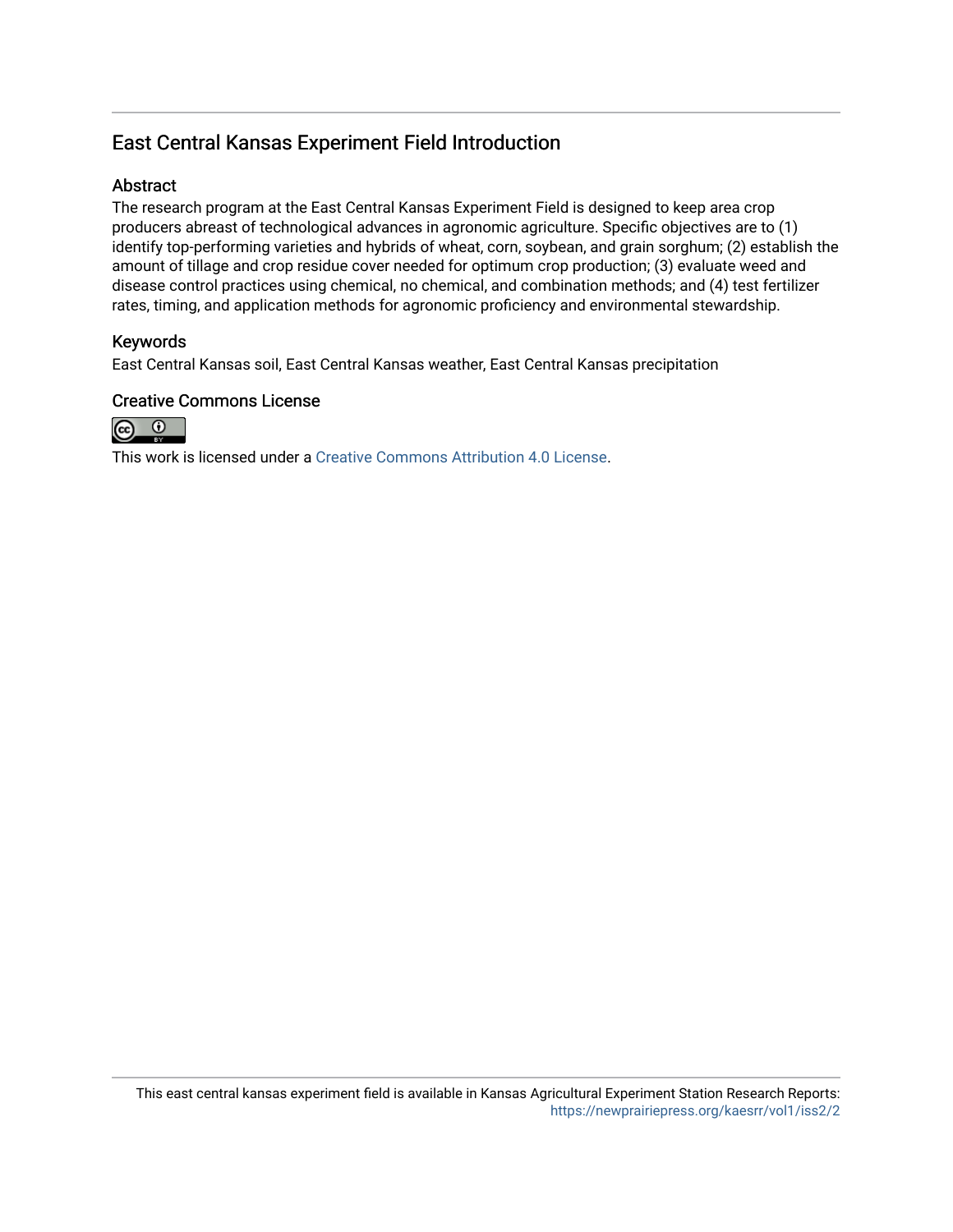

# Kansas Field Research 2015



## East Central Kansas Experiment Field

### **Introduction**

The research program at the East Central Kansas Experiment Field is designed to keep area crop producers abreast of technological advances in agronomic agriculture. Specific objectives are to (1) identify top-performing varieties and hybrids of wheat, corn, soybean, and grain sorghum; (2) establish the amount of tillage and crop residue cover needed for optimum crop production; (3) evaluate weed and disease control practices using chemical, no chemical, and combination methods; and (4) test fertilizer rates, timing, and application methods for agronomic proficiency and environmental stewardship.

## Soil Description

Soils on the field's 160 acres are Woodson. The terrain is upland and level to gently rolling. The surface soil is a dark gray-brown, somewhat poorly drained silt loam to silty clay loam over slowly permeable clay subsoil. The soil is derived from old alluvium. Water intake is slow, averaging less than 0.1 in./hour when saturated. This makes the soil susceptible to water runoff and sheet erosion.

## 2014 Weather Information

Precipitation during 2014 totaled (27.04 in.), which was 9.7 in. below the 35-year average (Table 1). Overall, the 2014 growing season was cooler than 2013. Average rainfall for the months of June and October were the only months receiving above the average. The summer of 2014 had 30 days exceeding 90.0ºF, and three of those days exceeded 100.0ºF. The coldest temperatures occurred in January, February and November, with 28 days with low temperatures in single digits. The last freezing temperature in the spring was April 18 (average: April 18), and the first killing frost in the fall was October 31 (average: October 21). There were 196 frost-free days, which is more than the long-term average of 185.

The early season growing conditions were very good until July after corn pollination. This is reflected in the short-season and full-season corn hybrid trials that averaged 172 and 195 bu/a, respectively. The drier July and August had a greater effect on soybean yields, with the soybean variety trial averaging 41 bu/a.